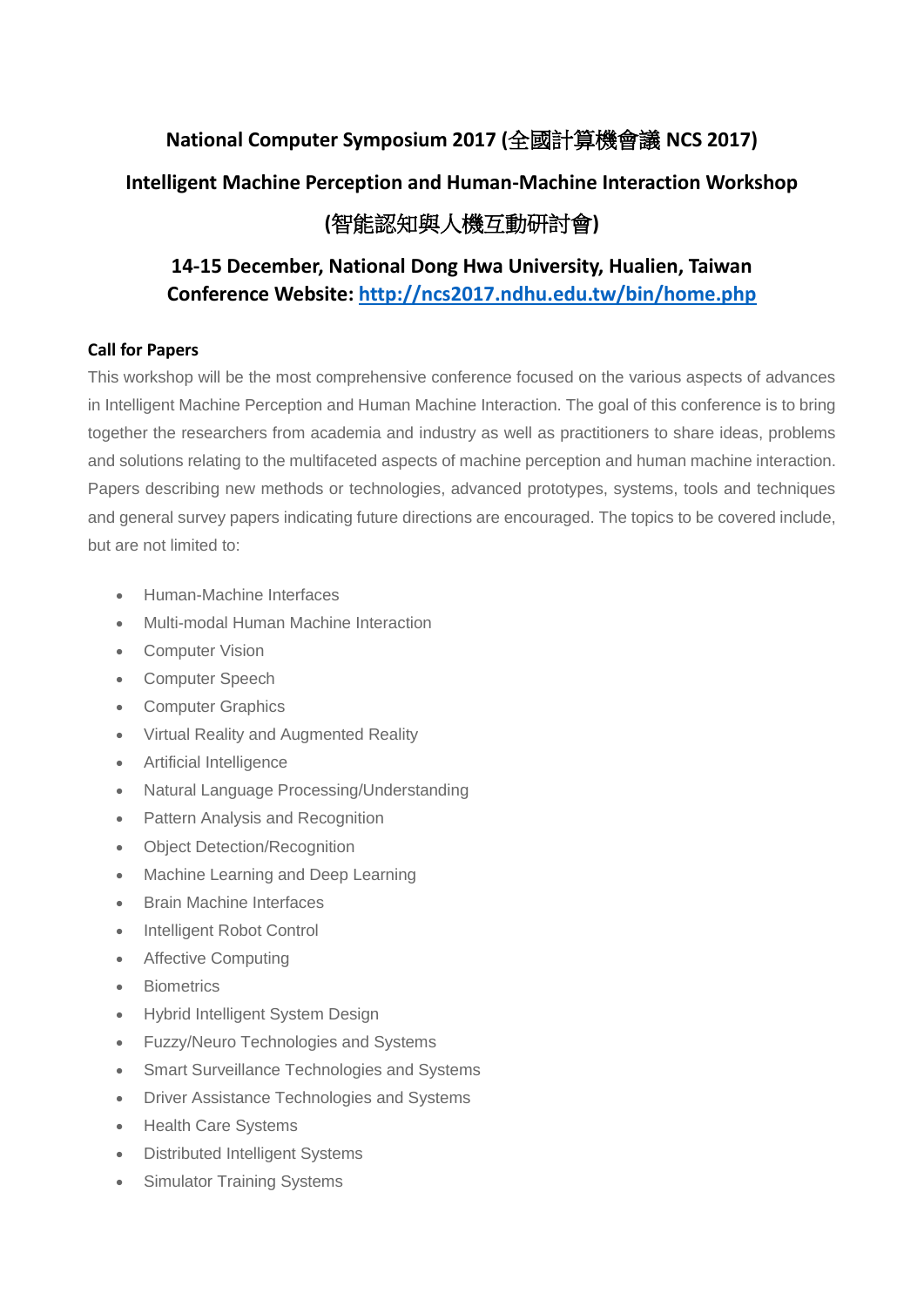- **•** Edutainment Technologies/Applications
- Digital Arts/New-Generation Media

## **Important Dates**

| <b>Manuscript Due</b>          | October 25, 2017     |
|--------------------------------|----------------------|
| <b>Acceptance Notification</b> | November 2~8, 2017   |
| Camera-Ready Due               | November 10~19, 2017 |

## **Paper Submission Link:**

# **<http://tanetsys.mcu.edu.tw/index.php/ncs2017/index/login>**

### **Chairs:**

| 林信鋒博士/Shin-Feng Lin          | (東華大學)          |
|------------------------------|-----------------|
| <b>Co-Chairs:</b>            |                 |
| 謝君偉博士/Jun-Wei Hsieh          | (海洋大學)          |
| 江政欽博士/Cheng-Chin Chiang      | (東華大學)          |
| 楊茂村博士/Mau-Tsuen Yang         | (東華大學)          |
| Program Committee: (依姓氏筆畫排列) |                 |
| 王聖智博士/ Dr. Sheng-Jyh Wang    | (交大電子)          |
| 石昭玲博士/ Dr. Jau-Ling Shih     | (中華資工)          |
| 朱宏國博士/ Dr. Hung-Kuo Chu      | (清大資工)          |
| 江政欽博士/ Dr. Cheng-Chin Chiang | (東華資工)          |
| 林信鋒博士/ Dr. Shin-Feng Lin     | (東華資工)          |
| 林啟芳博士/ Dr. Chi-Fang Lin      | (元智資工)          |
| 林惠勇博士/ Dr. Huei-Yung Lin     | (中正電機)          |
| 洪一平博士/ Dr. Yi-Ping Hung      | (台大資工、台南藝術大學合聘) |
| 胡敏君博士/ Dr. Min-Chun Hu       | (成大資工)          |
| 徐繼聖博士/Dr. Gee-Sern Hsu       | (台科機械)          |
| 張俊盛博士/ Dr. Jason S. Chang    | (清大資工)          |
| 張意政博士/ Dr. I-Cheng Chang     | (東華資工)          |
| 梁勝富博士/ Dr. Sheng-Fu Liang    | (成大資工)          |
| 莊永裕博士/ Dr. Yung-Yu Chuang    | (台大資工)          |
| 連振昌博士/ Dr. Cheng-Chang Lien  | (中華資工)          |
| 陳永昇博士/ Dr. Yong-Sheng Chen   | (交大資工)          |
| 陳永盛博士/ Dr. Yung-Sheng Chen   | (元智電機)          |
| 陳建中博士/ Dr. Jiann-Jone Chen   | (台科電機)          |
| 陳淑媛博士/ Dr. Shu-Yuan Chen     | (元智資工)          |
| 陳敦裕博士/ Dr. Duan-Yu Chen      | (元智電機)          |
| 陳朝欽博士/ Dr. Chaur-Chin Chen   | (清大資工)          |